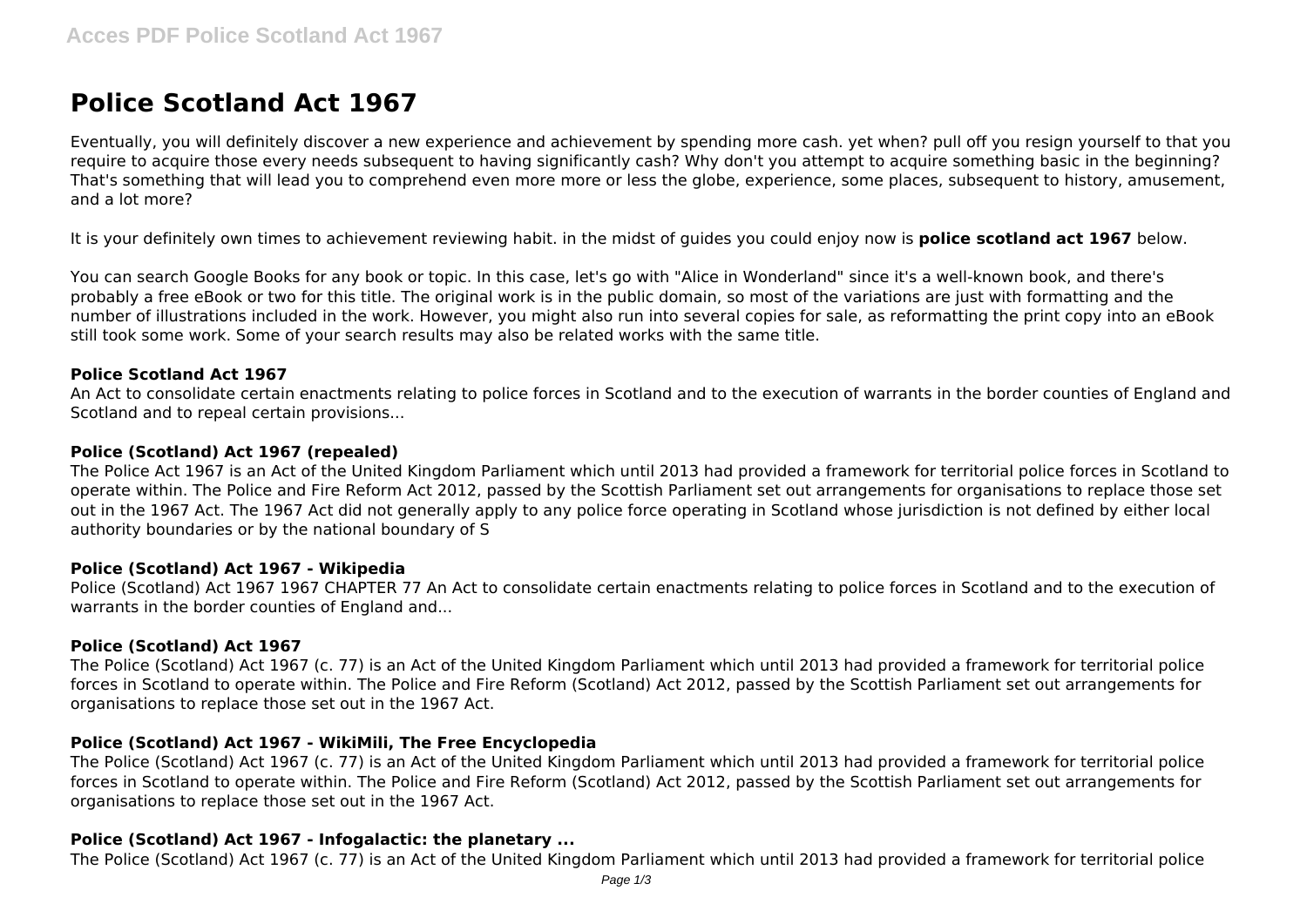forces in Scotland to operate within.

# **Police (Scotland) Act 1967 — Wikipedia Republished // WIKI 2**

The Police (Scotland) Act 1967 (c. 77) is an Act of the United Kingdom Parliament which until 2013 had provided a framework for territorial police forces in Scotland to operate within. The Police and Fire Reform (Scotland) Act 2012, passed by the Scottish Parliament set out arrangements for organisations to replace those set out in the 1967 Act.

# **Wikizero - Police (Scotland) Act 1967**

The Police (Scotland) Act 1967 is an Act of the United Kingdom Parliament which provides the current framework within which the territorial police forces in Scotland operate.

# **Police\_(Scotland)\_Act\_1967 : definition of Police ...**

Prior to 1 April 2013 constables in Scotland were required to make a declaration on appointment by s.16 of the Police (Scotland) Act 1967 "in such terms as may be prescribed". The words prescribed by the Police (Scotland) Regulations 2004 were as follows: [5]

#### **Police oath - Wikipedia**

The Police (Scotland) Act 1967(c. 77) is an Act of the United Kingdom Parliamentwhich until 2013 had provided a framework for territorial police forcesin Scotlandto operate within. The Police and Fire Reform (Scotland) Act 2012, passed by the Scottish Parliamentset out arrangements for organisations to replace those set out in the 1967 Act.

# **Preamble - db0nus869y26v.cloudfront.net**

Under the previous arrangements, set out in the Police (Scotland) Act 1967, local authorities exercised responsibilities for maintaining the eight regional forces, appointing and dismissing Chief and Assistant Chief Constables, employing civilian staff, scrutinising the Chief Constable's annual

# **PARTNERS IN SCRUTINY: LOCAL POLICE SCRUTINY ARRANGEMENTS ...**

(a) the number of persons detained/arrested for offences under Section 41 (1) (a) of the Police (Scotland) Act 1967 in the FK8 postal area for each month between 1 May 2010 until 31 July 2011

# **Section 41(1)(a) Police (Scotland) Act - FK8 - cais ...**

That was, for Scotland, reflected in Section 17 of the Police (Scotland) Act 1967 where the protection of life and property was a subspecies of the obligation to guard, patrol and watch; the other...

# **JAMES STUART MULVEY GIBSON (AP) v. JOHN ORR, THE CHIEF ...**

both the relationship between local government and the police and the arrangements through which Police Scotland would be scrutinised and held to account locally. Under the previous arrangements, set out in the Police (Scotland) Act 1967, local authorities exercised responsibilities for maintaining the eight regional forces,

# **SIPR Briefings No: 15 February 2016**

Sections 9 and 10 Criminal Justice Act 1967 (CJA) provide for evidence to be tendered by way of written statement or formal admission. References in this guidance to a section number are to the...